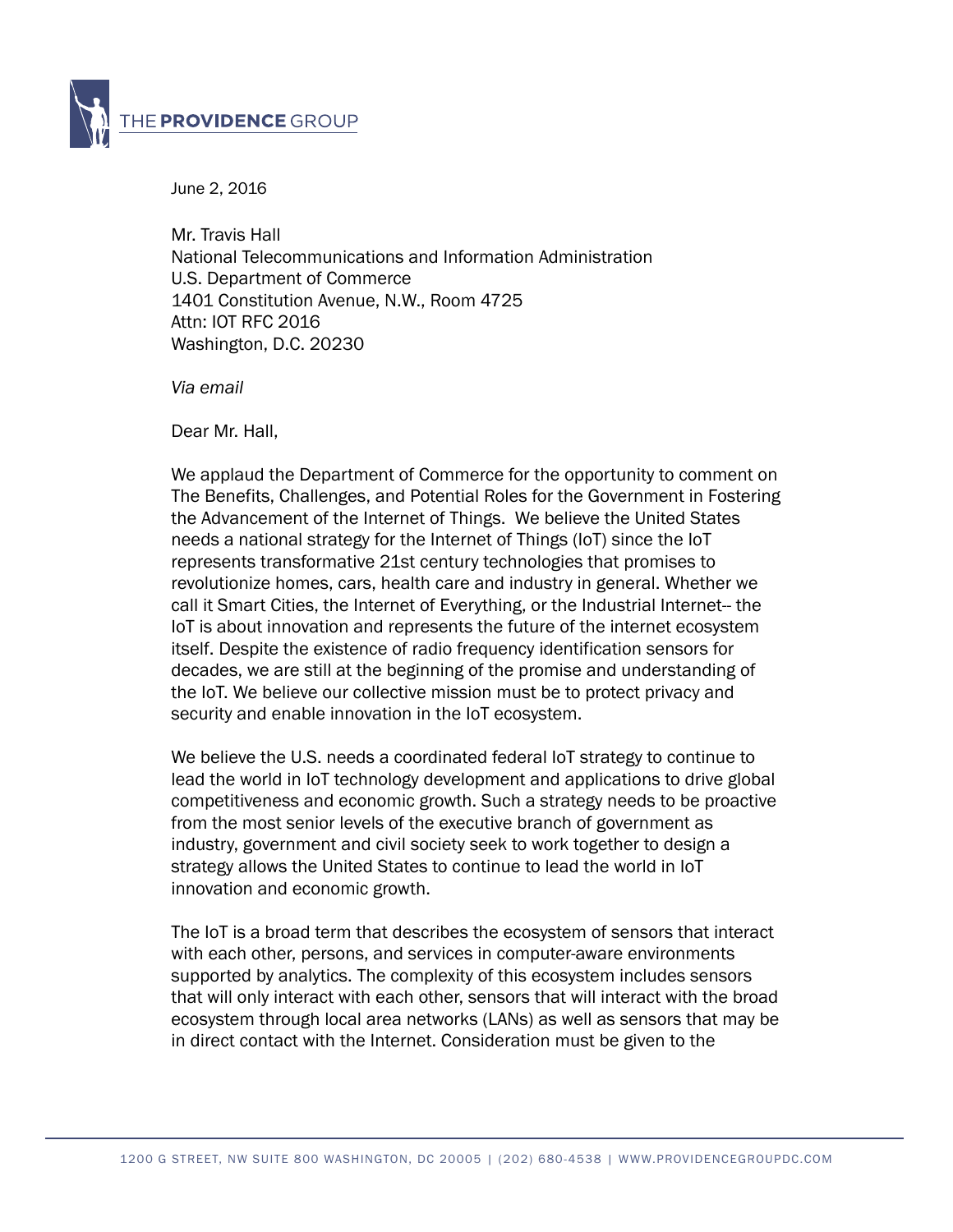breadth and potential implications of all policy actions on this emerging, yet complex, ecosystem.

The potential benefits of the IoT are only now emerging, as sensors can interact with other objects or people in computer-aware environments to make use of cloud-based services supported by Big Data and powerful analytics. While consumers are already using internet enabled devices to reap the benefits of social media and e-commerce, industry is beginning to explore ways in which connected devices can improve the safety and reliability of complex industrial processes; achieve greater energy and operational efficiencies; create faster more cost effective means of communications; and improve the safety of medical devices and services. If the vast societal and economic benefits of the IoT are to be realized, the Department of Commerce must embrace a broad vision for the IoT and confront the opportunities and challenges with evidence-based work toward practical solutions that protect the individual, encourage responsible use of data, and foster robust innovation.

Some IoT devices will employ user interfaces which will clearly indicate to individuals how data is being collected and may offer controls directly or through LANs as appropriate; other technologies will collect and transfer data with little to no recognizable interface and with little or no communication to the individual about the nature of the data collection. Further, while some IoT devices will interact directly with the consumer and be designed principally for the consumer, others (such as connected airplane engines, wind turbines and locomotives) will operate principally in the industrial space and therefore involve a separate set of considerations on issues such as the practicality and utility of one-to-one consent.

IoT applications will challenge traditional notions of how to apply privacy frameworks like the Fair Information Practice Principles (FIPPS) that have been in place since the 1970's. Those established frameworks have served us well but much has changed since the era of centralized databases, highly structured data and relatively straightforward consumer transactions involving one buyer and one seller. Unlike the client server infrastructures of fifteen years ago, today's internet ecosystem contains an abundance of unstructured data, is highly transactional and thrives on a one-to-many model with many players including cloud services providers, intermediates routing traffic and establishing connectivity and entities providing enhanced security. Similarly, other industries using IoT devices, like the health care industry, now involve a complex network of providers, payer entities, product providers and service agendas, and researchers.

The advent of the IoT compels policy makers, industry and civil society to confront traditional notions of notice and choice, security and consent. While we should not abandon the FIPPS, we do need to adapt, interpret and update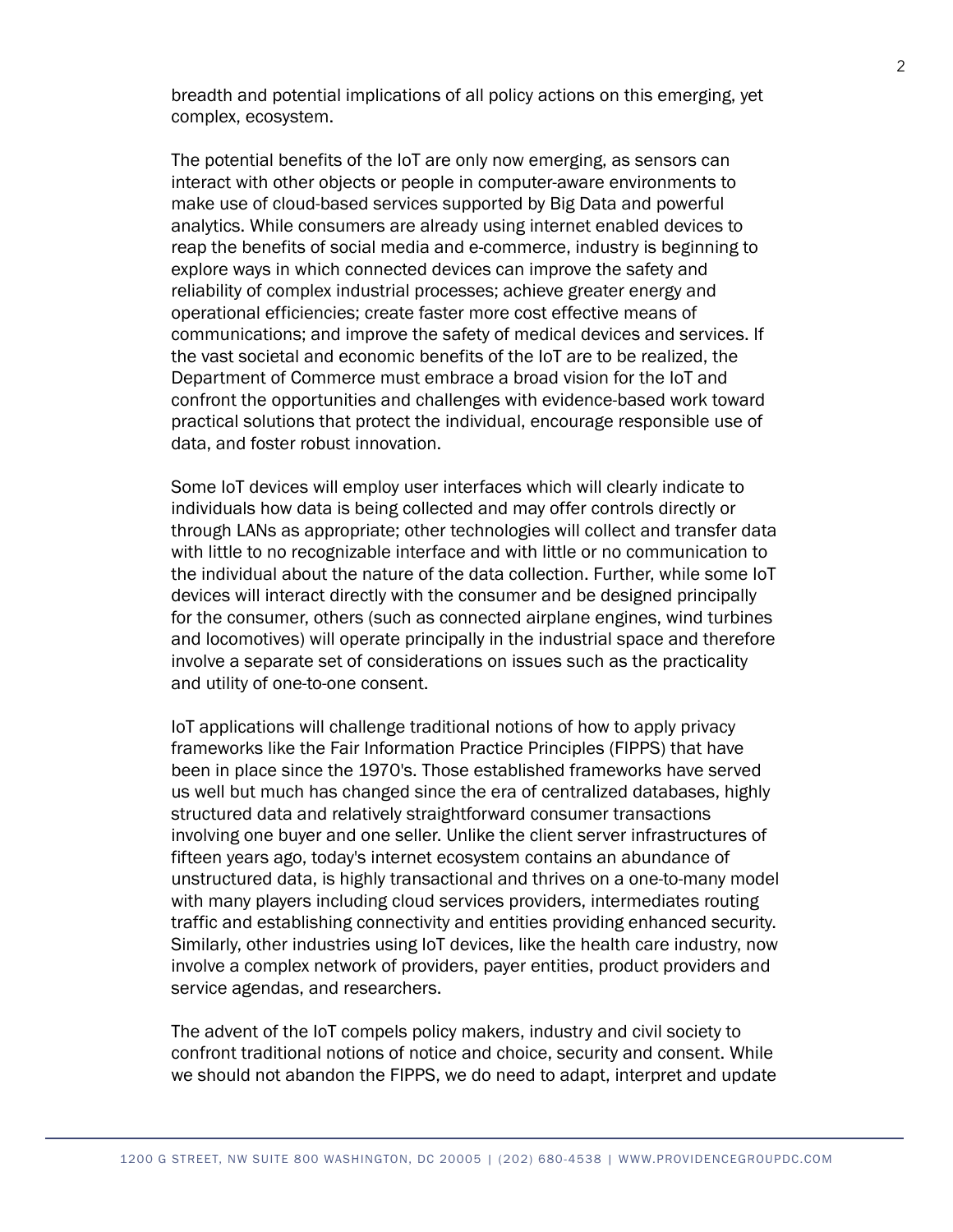them in a way that serves the IoT environment. We need to move away from an approach centered on the collection of data to focus in practical terms on what happens to that data and how it's used, bearing in mind potential real world harms and consequences.

We now enter a new era where many of the devices make it difficult or impossible for an individual to read something that looks like a privacy policy. Data aggregation from sensors and machine-to- machine communications the IoT-- and the increased value from data analytics mean individuals will not always know who holds data relating to them. At the same time, many IoT applications will be designed to give users more customization, and provide for better authentication and greater control over their data.

Data must be used in ways that are transparent whether or not an individual has had the opportunity to consent. We need to confront when it is reasonable to expect an individual to consent to their data being processed. Unfortunately, consent often places an unreasonable burden on individuals to understand how their data will be used in complex environments, while at the same time consent may be impossible to obtain in many contexts. A focus on accountability and transparency shifts the burden from the individual back to the organization that holds the data, as it encourages responsible behavior even for situations where consent cannot be obtained. This shift, in turn, will promote innovation and the development of new business models, while, encouraging responsible behavior even for situations where consent cannot be obtained.

The complex data environment will put an even higher priority on security. As technology stores more data relating to individuals, the threat of potential exposure of the information will increase. These threats, and the possible increased risk to the individual, require increased focus on securing the IoT. We believe securing the IoT is best managed through an enterprise risk model of governance. The FTC and other federal agencies have identified potential security concerns related to nascent IoT technology. A one-size fits all tactical approach to the IoT is insufficient. We believe the best way to address cybersecurity and privacy in the IoT is through an enterprise wide strategic risk management approach. Securing the IoT must remain collaborative, flexible, and innovative over the long term. The voluntary NIST Cyber Security Framework serves as an excellent model to frame cyber security and privacy risks and to manage and mitigate those risks in the IoT ecosystem.

Having served as Deputy Assistant Secretary for Technology Policy and Chief Privacy Officer at the Department of Commerce shaping the transatlantic IoT debate since 2005, we strongly urge a higher level of global IoT policy engagement including global best practices for securing the IoT initiated five years ago and led by the IoT Dynamic Coalition at the Internet Governance